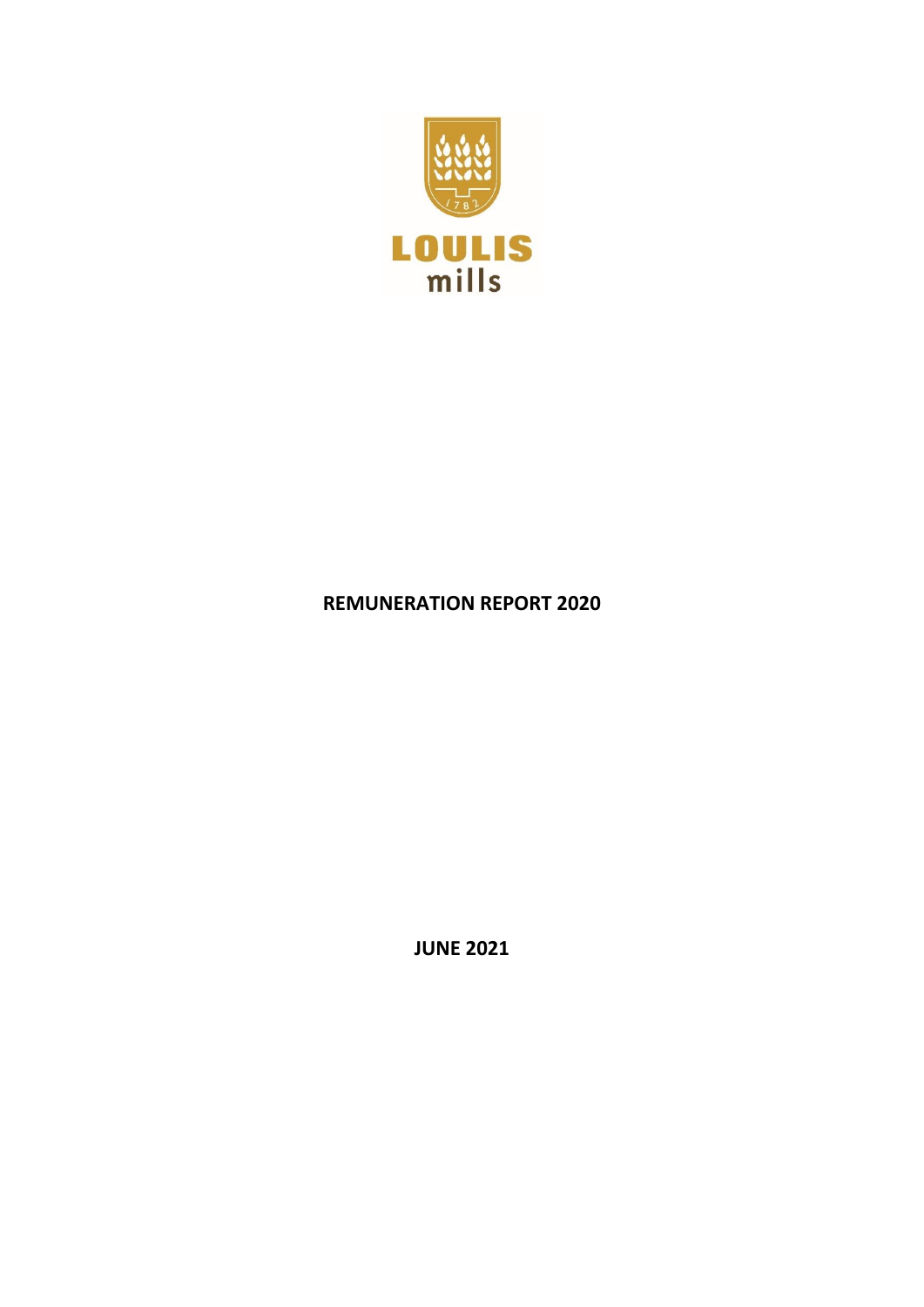

## **BOARD OF DIRECTORS REMUNERATION REPORT (article 112 L.4548/2018)**

The Board of Directors of the company named "LOULIS MILLS S.A.", according with the recommendation of the Renumeration Committee, submits this "Remuneration Report (the "Report") for discussion as a matter of the fourth (4th) item of the agenda of the Ordinary General Assembly of shareholders of the company to be held on the 1st June 2021, in accordance with article 112 of L.4548/2018, as amended and in force.

The total remuneration of the members of the Company's Board of Directors complies with the approved Remuneration Policy of the Company and the legislation. In particular, the Remuneration Policy includes the Company's principles for calculating the remuneration of the members of the Board of Directors, the parameters for calculating the variable remuneration of executive members, as well as the quantitative and qualitative criteria that are taken into account. The Remuneration Policy also incorporates the main elements of the individual employment and service contracts of the members of the Board of Directors.

The Report includes a comprehensive overview of the total remuneration of the members of the Company's Board of Directors for the last fiscal year (2020) and all information as a minimum required by law.

Following the Ordinary General Assembly, it will be available on the corporate website of the Company for a time period of ten (10) years, as required by Law.

According to Law, the shareholders' vote is advisory, and the BoD of the company will explain in the next Report the way the votes result of the Ordinary General Assembly of the 1st June 2021 have been taken into account.

During the preparation of this renumeration report, pursuant to paragraph 3 of article 112 of Law 4548/2018, the result of the shareholders' vote at the Ordinary General Meeting of 10.6.2020 was taken into account, as there was a wide positive vote on the earnings report 2019, ie 90.0% of the shareholders present., the result of the shareholders' vote at the Ordinary General Meeting of 15.7.2020 was taken into account, as there was an unanimous positive vote on the renumeration report 2019, ie 100% of the shareholders present.

Below is the Remuneration Report: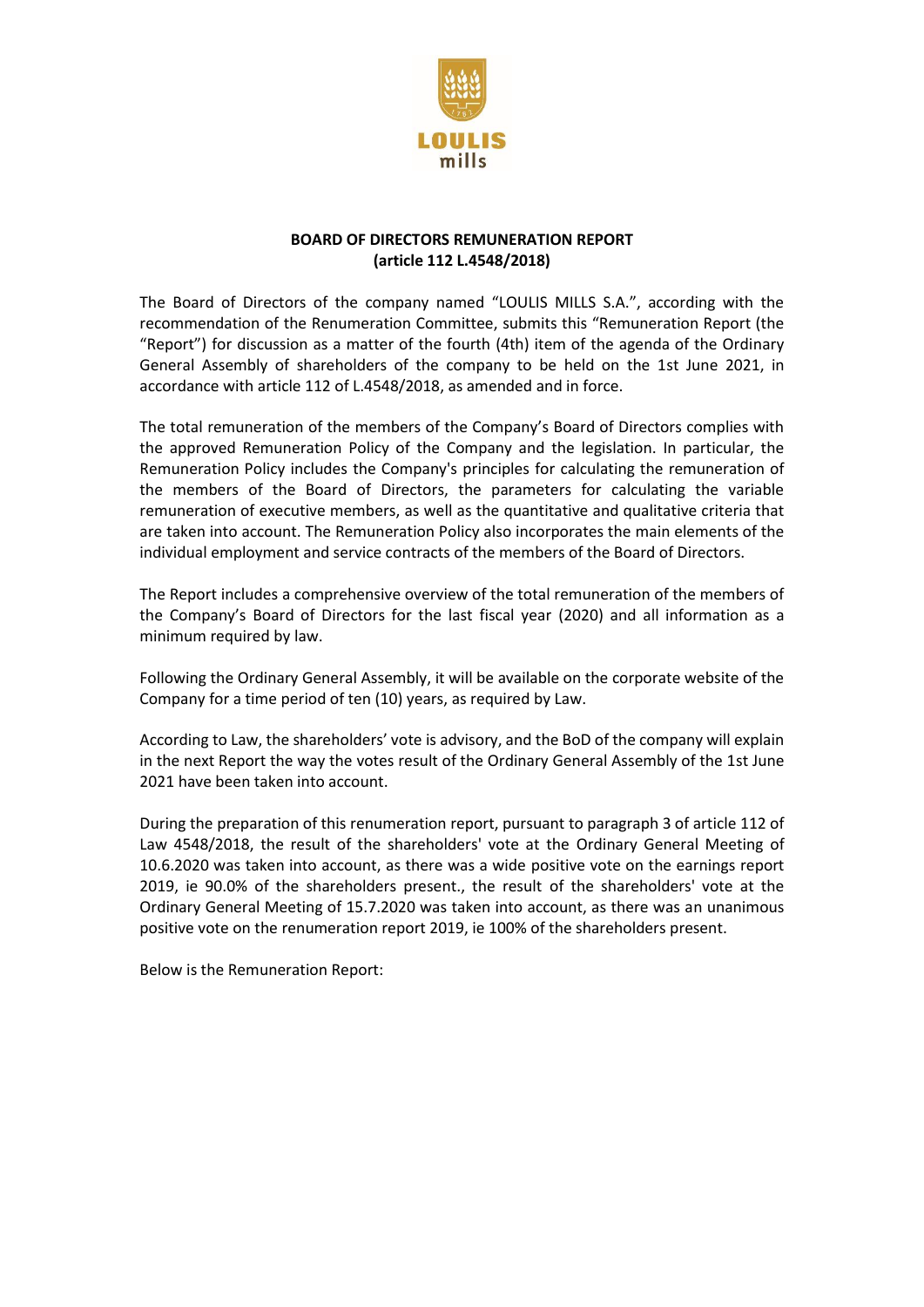

**Total Remuneration of the Members of the Board of Directors of "LOULIS MILLS S.A." for the year 2019 (article 112 par. 2 a΄ of L. 4548/2018 as in force).**

|                                        |                                                              | <b>REMUNERATION</b>                                         |       |                                                      |        |                                                             |        |                 |       |                                                                     |
|----------------------------------------|--------------------------------------------------------------|-------------------------------------------------------------|-------|------------------------------------------------------|--------|-------------------------------------------------------------|--------|-----------------|-------|---------------------------------------------------------------------|
| <b>NAME</b>                            | <b>TITLE</b>                                                 | <b>ANNUAL</b><br><b>GROSS</b><br><b>SALARIES</b><br>(FIXED) | %     | <b>ANNUAL</b><br><b>GROSS</b><br><b>SALARIES BOD</b> | %      | <b>Contribution to</b><br>the profits of<br>the fiscal year | %      | <b>BENEFITS</b> | %     | <b>TOTAL ANNUAL</b><br><b>RENUMERATION</b><br><b>&amp; BENEFITS</b> |
| Nikolaos Loulis                        | Chairman of BoD-<br><b>Executive Member</b>                  | 21.471,17                                                   | 12,8% | 0,00                                                 | 0,0%   | 113.006,39                                                  | 67,3%  | 33.433,96       | 19,9% | 167.911,52                                                          |
| Nikolaos Fotopoulos                    | Vice Chairman of BoD -<br>CEO<br><b>Executive Member</b>     | 46.080,53                                                   | 38,4% | 0,00                                                 | 0,0%   | 63.965,88                                                   | 53,3%  | 10.040,00       | 8,4%  | 120.086,41                                                          |
| Konstantinos Dimopoulos                | Member of BoD Executive<br>Member                            | 0,00                                                        | 0,0%  | 0,00                                                 | 0,0%   | 5.330,50                                                    | 100,0% | 0,00            | 0,0%  | 5.330,50                                                            |
| Khedaim Abdulla Saeed Faris<br>Alderei | Member of BoD<br>Non-Executive Member                        | 0,00                                                        | 0,0%  | 0,00                                                 | 0,0%   | 0,00                                                        | 0,0%   | 0,00            | 0,0%  | 0,00                                                                |
| Georgios Mourelatos                    | Member of BoD<br>Independent Non-<br><b>Executive Member</b> | 0,00                                                        | 0,0%  | 5.894,00                                             | 100,0% | 0,00                                                        | 0,0%   | 0,00            | 0,0%  | 5.894,00                                                            |
| Andreas Koutoupis                      | Member of BoD<br>Independent Non-<br><b>Executive Member</b> | 0,00                                                        | 0,0%  | 4.800,00                                             | 100,0% | 0,00                                                        | 0,0%   | 0,00            | 0,0%  | 4.800,00                                                            |
| Total                                  |                                                              | 67.551,70                                                   |       | 10.694,00                                            |        | 182.302,77                                                  |        | 43.473,96       |       | 304.022,43                                                          |